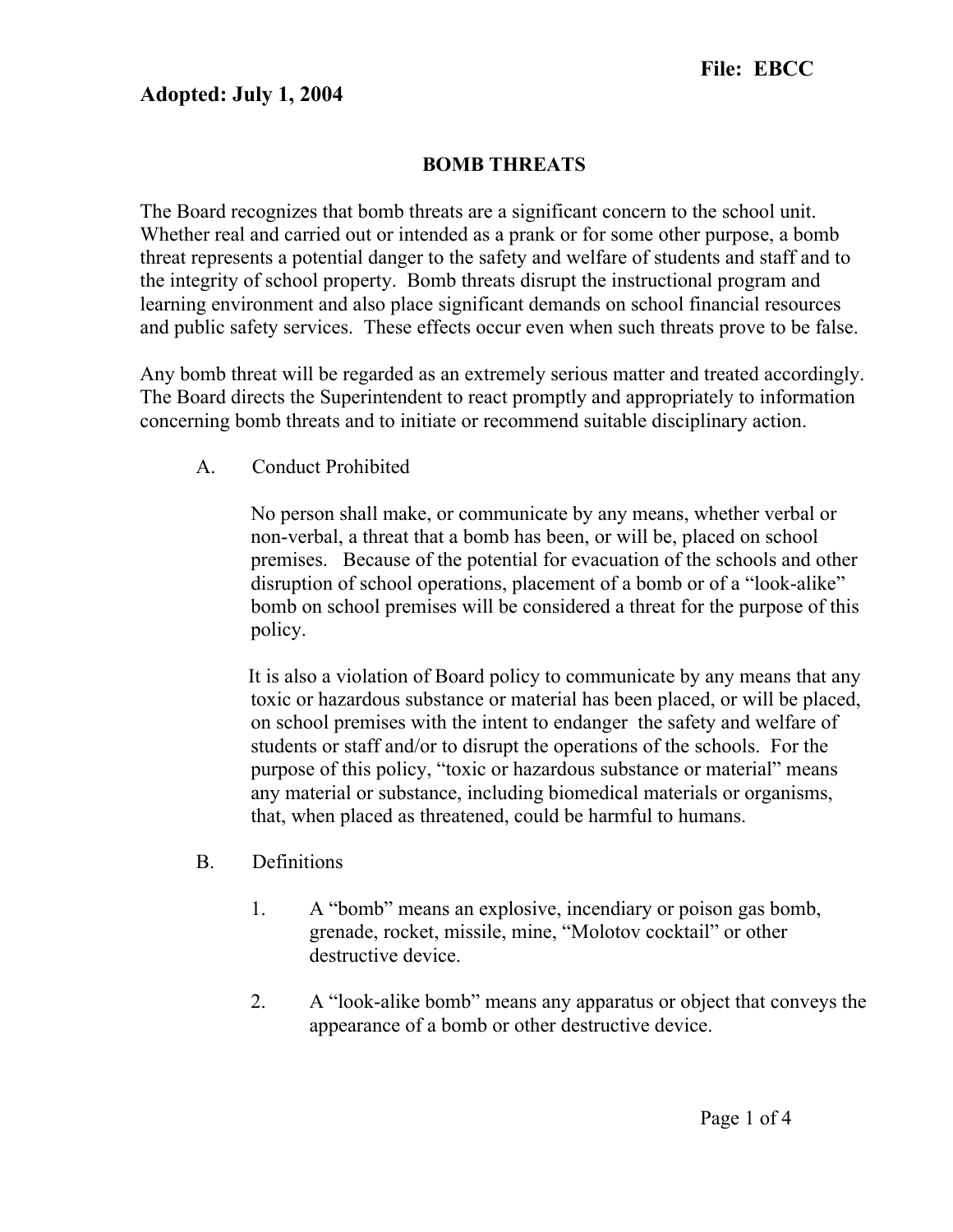- 3. A "bomb threat" is the communication, by any means, whether verbal or non-verbal, that a bomb has been, or will be, placed on school premises, including possession or placement of a bomb or look-alike bomb on school premises.
- 4. "School premises" means any school property and any location where any school activities may take place.
- C. Development of Bomb Threat Procedures

The Superintendent/designee shall be responsible for developing and implementing procedures specific to bomb threats as part of the school unit's Crisis Response Plan. These procedures are intended to inform administrators and staff of appropriate protocols to follow in the event that a bomb threat is received and should include provisions to address:

- 1. Threat assessment (for the purpose of identifying a response that is in proportion to the threat, in light of what is necessary to ensure safety);
- 2. Building evacuation and re-entry (including selection of potential alternative sites for those who are evacuated);
- 3. Incident "command and control" (who is in charge, and when);
- 4. Communications contacts and mandatory bomb threat reporting;
- 5. Parent notification process;
- 6. Training for staff members; and
- 7. Support services for students and staff.
- D. Reporting of Bomb Threats

A student who learns of a bomb threat or the existence of a bomb on school premises must immediately report such information to the building principal, teacher, the School Resource Officer or other employee in a position of authority.

An employee of the school unit who learns of a bomb threat shall immediately inform the building administrator. The building administrator shall immediately take appropriate steps to protect the safety of students and staff in accordance with the school unit's bomb threat procedure, as developed under Section C, and inform the Superintendent of the threat.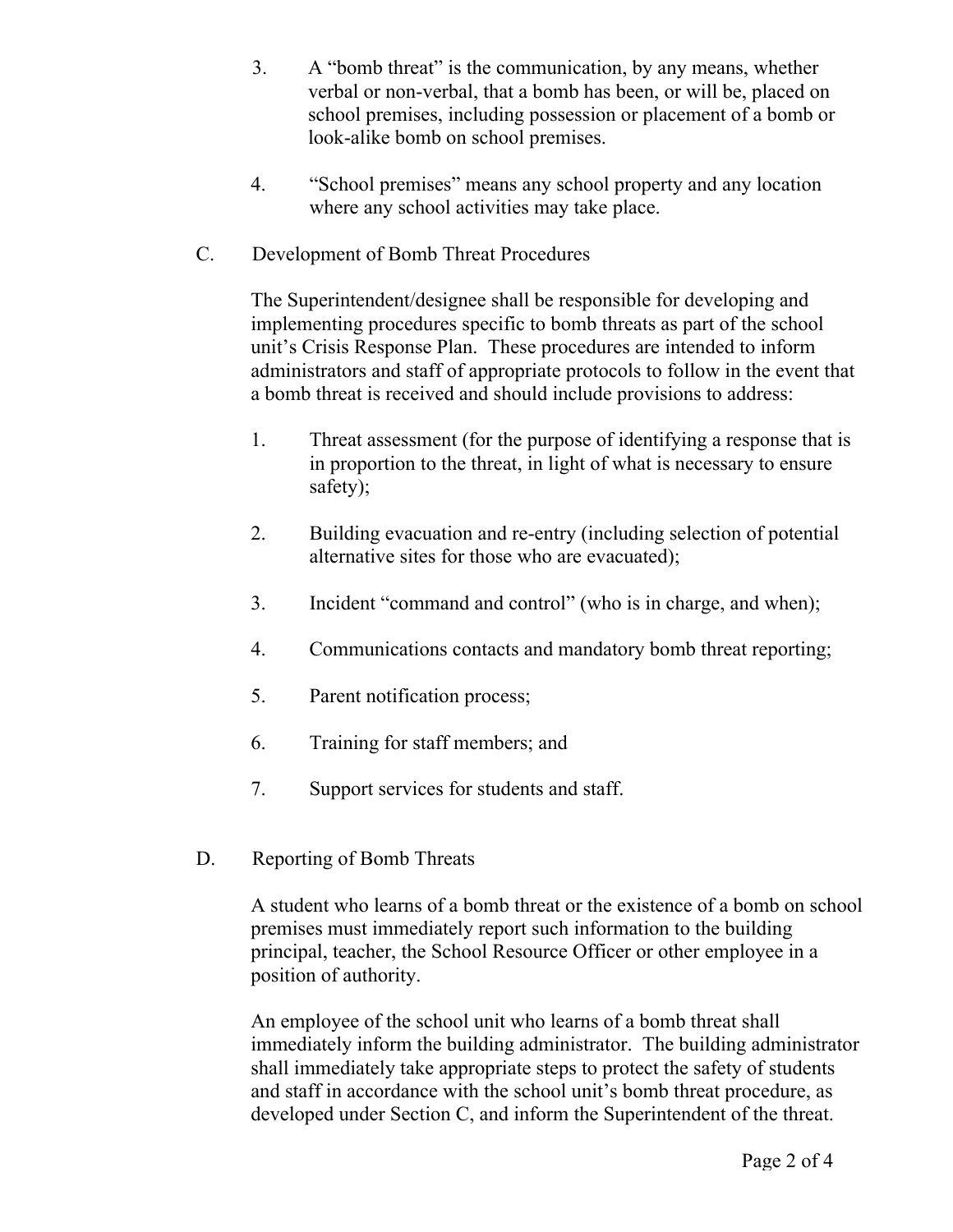All bomb threats shall be reported immediately to the local law enforcement authority, as provided in the bomb threat procedures.

The Superintendent shall be responsible for reporting any bomb threat to the Department of Education within two business days of the incident. Reports will include the name of the school, the date and time of the threat, the medium used to communicate the threat, and whether or not the perpetrators have been apprehended.

E. Student Disciplinary Consequences

Making a bomb threat is a crime under Maine law. Any student suspected of making a bomb threat shall be reported to law enforcement authorities for investigation and possible prosecution. Apart from any penalty imposed by law, and without regard to the existence or status of criminal charges, a student who makes a bomb threat shall be subject to disciplinary action by the school.

The administration may suspend and/or recommend for expulsion any student who makes a bomb threat. The making of a bomb threat will be considered deliberately disobedient and deliberately disorderly within the meaning of 20-A M.R.S.A. § 1001(9) and will be grounds for expulsion if found necessary for the peace and usefulness of the school.

In addition, a student who is found after hearing by the Board to have brought a bomb to school shall be expelled from school for at least one year in accordance with 20-A M.R.S.A. § 1001(9-A) and Policy JICIA, except that the Superintendent may modify the requirement for expulsion based on individual circumstances.

Students with disabilities shall be disciplined in accordance with applicable federal and state laws/regulations. A psychological evaluation may be requested when deemed appropriate.

F. Aiding Other Students in Making Bomb Threats

A student who knowingly encourages, causes, aids or assists another student in making or communicating a bomb threat shall be subject to the disciplinary consequences described in Section E of this policy.

G. Failure to Report a Bomb Threat

A student who fails to report information or knowledge of a bomb threat or the existence of a bomb or other destructive device in a school building or on school property may be subject to disciplinary consequences, which may include suspension and/or expulsion.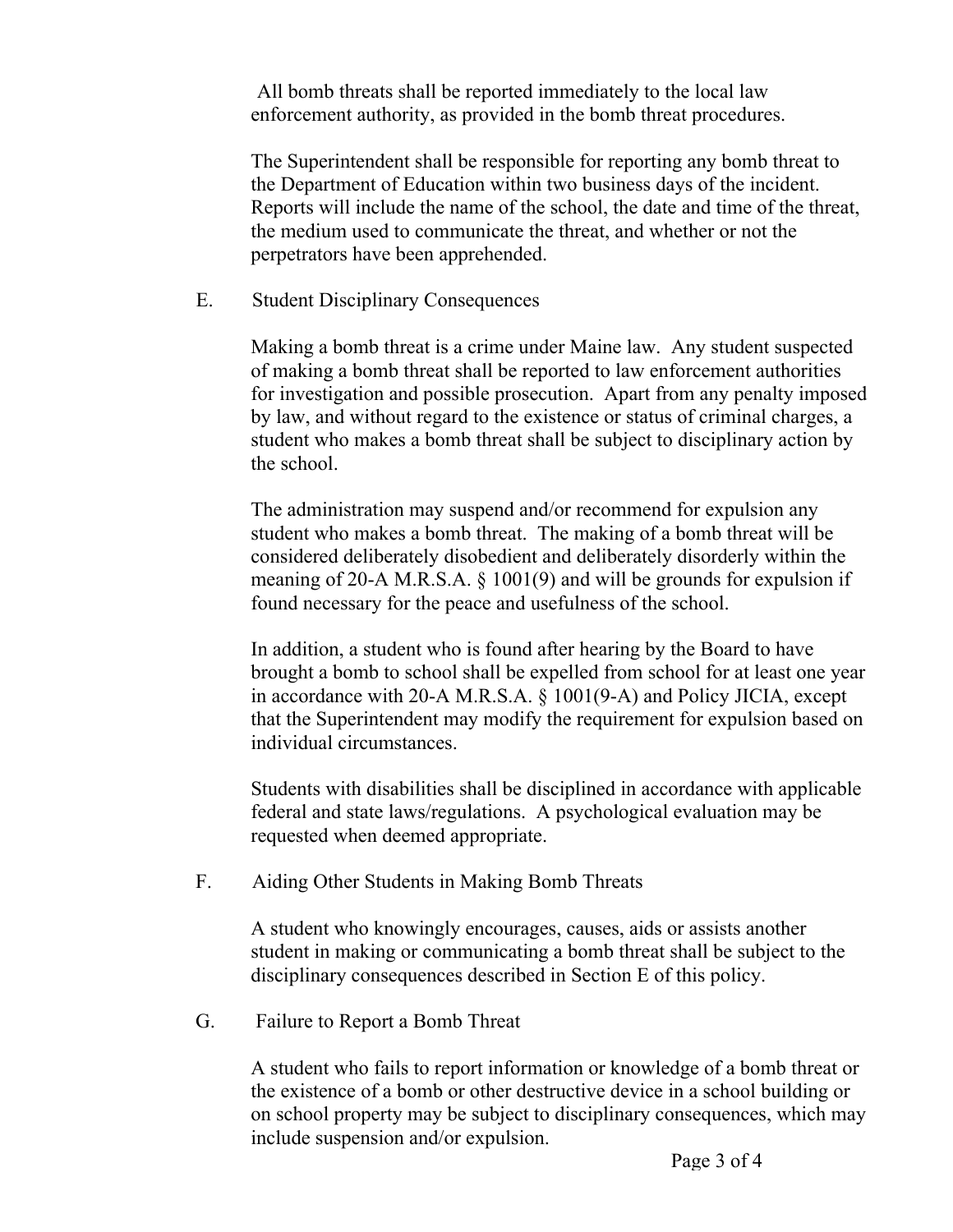H. Staff Disciplinary Consequences

A school system employee who makes or communicates a bomb threat will be reported to appropriate law enforcement authorities and will be subject to disciplinary action up to and including termination of employment. Disciplinary action taken shall be consistent with collective bargaining agreements, other employment agreements and Board policies.

A school system employee who fails to report information or knowledge of a bomb threat or the existence of a bomb on school premises will be subject to discipline up to and including termination of employment.

I. Civil Liability

The school unit reserves the right to bring suit against any individual responsible for a violation of this policy and to seek restitution and other damages as permitted by law.

J. Lost Instructional Time

Instructional time lost as a result of a bomb threat will be rescheduled at the earliest appropriate (or: practicable) opportunity, as determined by the Superintendent in consultation with the Board.

Time lost may be rescheduled on a weekend or vacation day, or after what would normally be the last day of the school year, except on days when schools must be closed as required by law.

K. Notification Through Student Handbook

All student handbooks shall address the school unit's bomb threat policy and procedures and explain the educational consequences of bomb threats. In addition, student handbooks shall notify students and parents that bomb threats violate Board policy and civil and criminal law.

| Legal References: 18 U.S.C. §§ 921; 8921<br>17-A M.R.S.A. § 210<br>20-A M.R.S.A. §§ 263; 1001(9); 1001(9-A); 1001(17); 1001(18)<br>Ch. 125 § 10.06 (Me. Dept. of Ed. Rules)                                               |
|---------------------------------------------------------------------------------------------------------------------------------------------------------------------------------------------------------------------------|
| Cross References: EBCA – Crisis Response Plan<br>JKD – Suspension of Students<br>$JKE - Expulsion$ of Students<br>JKF – Suspension/Expulsion of Students with Disabilities<br>JICIA – Weapons, Violence and School Safety |